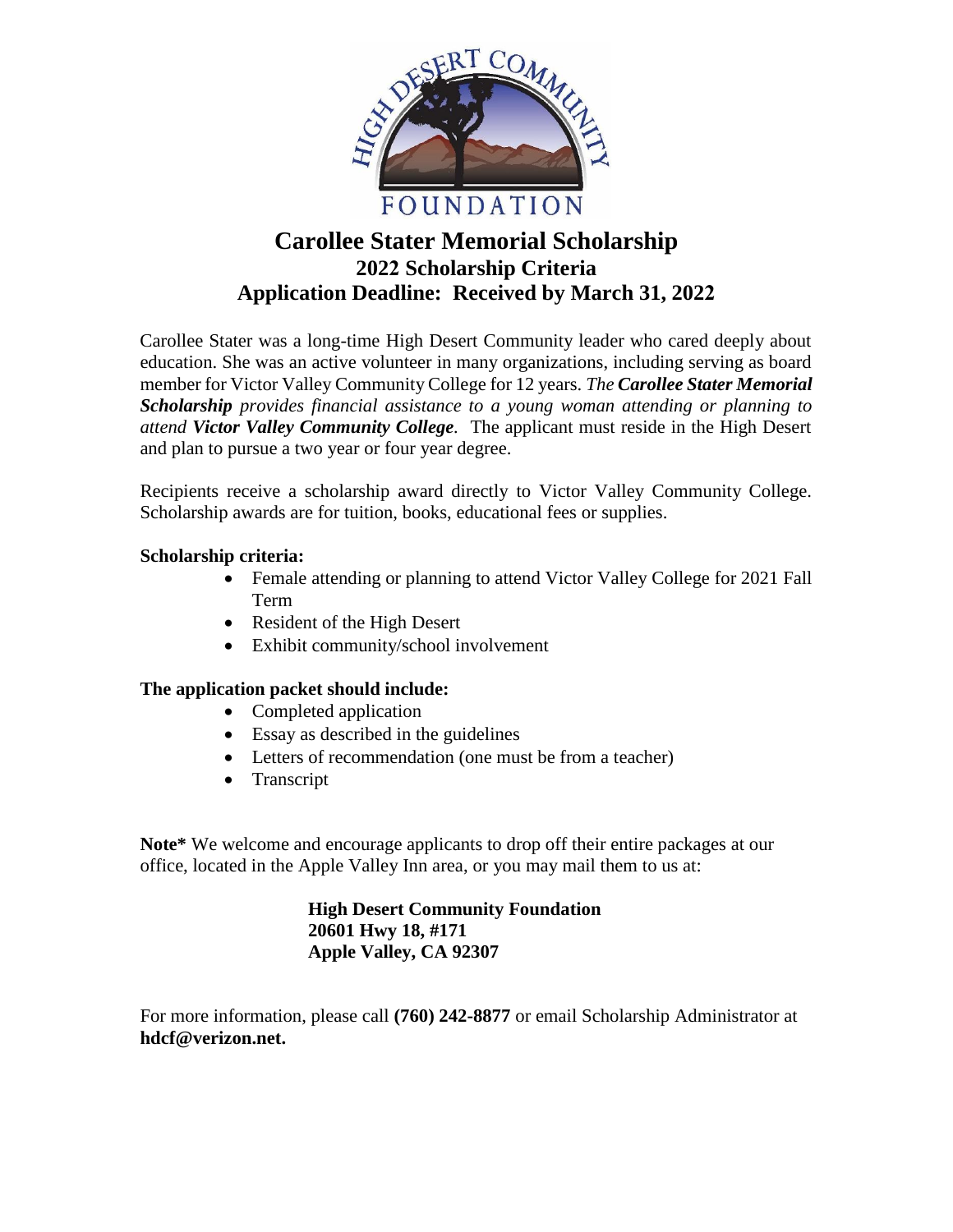

# **Carollee Stater Memorial Scholarship 2022 Scholarship Application Received By: March 31, 2022**

*Please Print or Type*

## **APPLICANT INFORMATION**

| <b>FAMILY INFORMATION</b>                                                                                                                                                                                                                                               |  |
|-------------------------------------------------------------------------------------------------------------------------------------------------------------------------------------------------------------------------------------------------------------------------|--|
|                                                                                                                                                                                                                                                                         |  |
|                                                                                                                                                                                                                                                                         |  |
| <b>TRANSCRIPT INFORMATION</b><br>A high school verified transcript must be attached to this application.                                                                                                                                                                |  |
| GPA: ________ SAT Scores: _________ Critical Reading ______ Math ______ Writing _____                                                                                                                                                                                   |  |
| <b>MAJOR SCHOOL ACTIVITIES</b><br>List all school activities in which you have participated during the past 4 years (i.e.; student<br>government, authorized school clubs or campus organizations, Performing Arts, sports, etc.). (Use<br>additional pages if needed.) |  |

| $\sim$<br>Activity | Years of<br>Participation | Special Awards/Honors |
|--------------------|---------------------------|-----------------------|
|                    |                           |                       |
|                    |                           |                       |
|                    |                           |                       |
|                    |                           |                       |